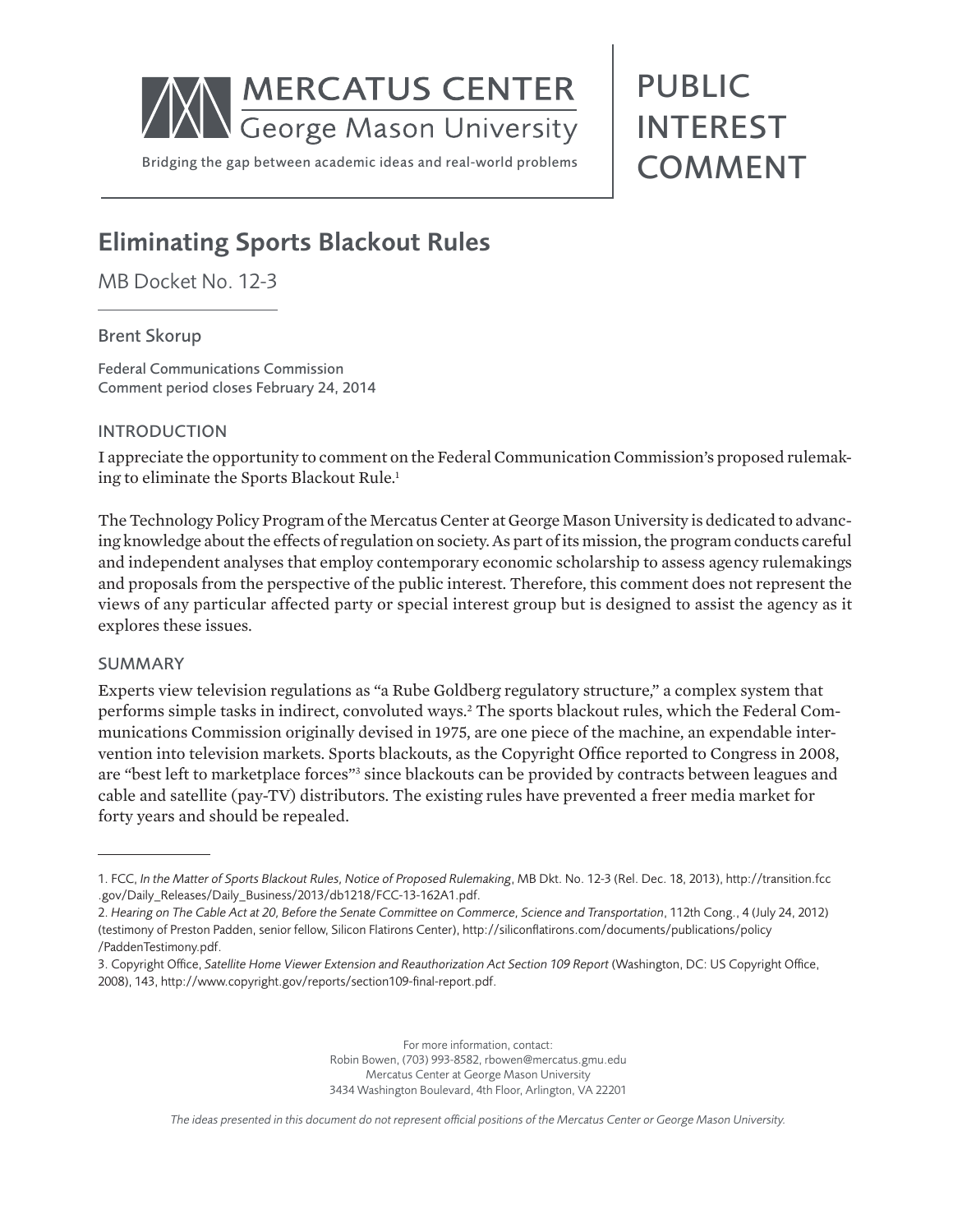The Federal Communications Commission (FCC) has the legal authority to repeal the blackout rules, which are particularly unfair to consumers because blackouts ostensibly protect stadium-gate receipts. Sports leagues have it within their power to fill a stadium by simply lowering ticket prices. It is unsupportable that sports leagues can summon the force of the United States government to blackout sports in local television markets because of attendance problems the leagues themselves have a hand in creating. The FCC should not be supporting this through market distortions.

Supporters of the blackout rules—like some sports leagues and broadcasters—argue that forcing blackouts on cable and satellite providers helps maintain free over-the-air broadcasts.<sup>4</sup> That specious argument should be disregarded. Unlike the 1970s, few Americans now rely solely on broadcast television for their entertainment, so the FCC's ill-advised attempt to shape markets only inhibits free competition. Whatever the impetus for the 1975 blackout rules, those justifications have surely diminished as the economics of television has changed dramatically. For these reasons the FCC should eliminate the sports blackout rules.

# The FCC Has Ample Legal Authority to Repeal the Sports Blackout Rules for Cable, DBS, and OVS

No statutes codify the FCC's sports blackout rules, leaving the FCC free to repeal the rules for all pay-TV distributors. The FCC can repeal its rules on cable distributors because there is no statute requiring it and the FCC has authority to modify and repeal its rules when such action is appropriate.<sup>5</sup> Though Congress expressly mentioned applying the sports blackout rules to open video systems (OVS) and satellite carriers (DBS),<sup>6</sup> the FCC still has the ability to repeal its blackout regulations. To maintain parity with cable and to remove regulatory detritus from the Rube Goldberg framework, the FCC should repeal sports blackout rules for OVS and DBS distributors, as well.

This is not the first time the FCC has contemplated removing regulations Congress has expressly approved of in a statute. As the DC Court of Appeals has explained, there is a significant difference between Congress ratifying agency rules and Congress codifying agency rules.7 The former, unlike the latter, can be waived or repealed as the agency sees fit. Since Congress only references the FCC's existing sports blackout rules in the statutes concerning OVS and DBS and provides no separate mandate, Congress has merely ratified the sports blackout rules and the FCC is free to repeal them.

Commenters in support of the existing blackout rules will likely claim that Congress mandated the rules on OVS and DBS. Similarly, in the 1980s, some argued that Congress mandated the Fairness Doctrine when the FCC waived some Fairness Doctrine rules on certain news services. In both cases, the FCC has the authority to waive or repeal the rules because Congress never created a binding statutory obligation.

Like the sports blackout rules, the FCC had Fairness Doctrine policies prior to Congress' express approval of the Fairness Doctrine. The FCC introduced the Fairness Doctrine in its 1949 report, which stated that broadcasters must "devote a reasonable percentage of time to the presentation of news and programs devoted to the

<sup>4.</sup> See The National Association of Broadcasters, *Reply Comments of the National Association of Broadcasters, Petition for Rulemaking Seeking Elimination of the Sports Blackout Rule* (February 27, 2012) 2, http://apps.fcc.gov/ecfs/document/view?id=7021870473.

<sup>5.</sup> See Federal Communications Commission, 47 U.S.C. § 154(i) (2011) (authorizing the agency to "perform any and all acts, make such rules and regulations, and issue such orders not inconsistent with this Act, as may be necessary in the execution of its function"); Powers and Duties of Commission, 47 U.S.C. § 303(r) (2011) (providing that the Commission may "make such rules and regulations . . . not inconsistent with this law, as may be necessary to carry out the provisions of this Act . . . .").

<sup>6.</sup> See Establishment of Open Video Systems, 47 U.S.C. § 573(b)(1)(D) (2011) (requiring the FCC to apply the FCC's sports blackout regulations to open video systems); Carriage of Distant Television Stations by Satellite Carriers, 47 U.S.C. § 339(b)(1) (2011) (requiring the FCC to apply the FCC's sports blackout regulations to satellite television providers).

<sup>7.</sup> Telecommunications Research and Action Center v. FCC, 801 F.2d 501 (D.C. Cir. 1986).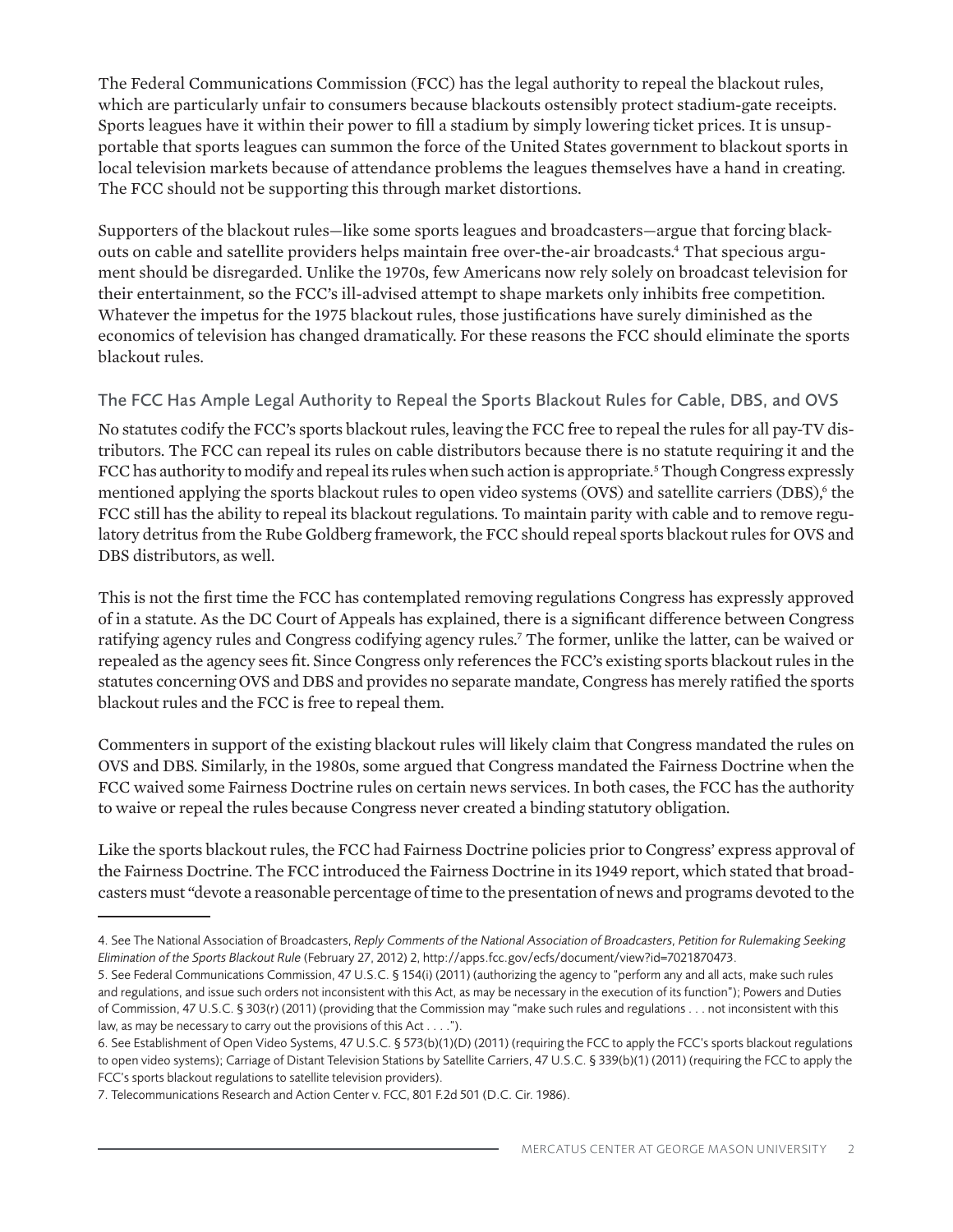consideration and discussion of public issues of interest."8 In 1959, Congress amended the 1934 Communications Act to and largely reproduced the FCC's Fairness Doctrine obligations in Section 315(a).9

In the 1980s, the FCC omitted a particular broadcast service—teletext—from, inter alia, Fairness Doctrine obligations. Petitioners sued in federal court, contending that the FCC must enforce the Fairness Doctrine against teletext companies because Section 315(a) was a "statutory obligation."10 The DC Circuit Court of Appeals disagreed.11 The Court stated that 315(a) was not a "binding statutory obligation; rather it ratified the Commission's longstanding position that the public interest standard authorizes the fairness doctrine."12 Accordingly, a statute that expressly accepts existing FCC rules, absent a binding statutory obligation to enforce those rules, can be waived or repealed by the agency.<sup>13</sup>

Likewise, the statutes referencing the sports blackout regulations for OVS and DBS cite the FCC's existing regulations, yet the statutes provide no independent obligation and do not codify the FCC's rules.14 As long as the FCC acknowledges and justifies its change of view of what the public interest requires, eliminating the sports blackout rules is permissible.15

Favoring the Availability of Free Over-the-Air Broadcasts through the Sports Blackout Rules Is Not in the Public Interest Because of Industry Changes Since the 1970s

The availability of free broadcasts was a primary consideration for the original sports blackout rules,<sup>16</sup> but the weight of that factor is significantly diminished. Market circumstances have changed substantially and undermine this purpose of the sports blackout rules. Supporters of the rules argue that removing the rules will make pay-TV platforms more attractive to sports leagues and threaten over-the-air broadcasts of sports content.17 Marketplace dynamics frustrate reliable predictions, so we cannot predict the likelihood of sports content migrating to pay-TV. Nevertheless, pay-TV is already attractive to sports leagues because the vast majority of Americans subscribe to cable, satellite, or telco-video service.

Television's competitive dynamics have changed—Americans have almost completely fled "free" overthe-air television—and forty-year-old regulations should as well. As former FCC chief economist Thomas Hazlett has stated, "Tens of millions of households have been willing to pay \$50, \$100, or even \$150 a month to opt out of 'free TV,'" and traditionally broadcasted content "can be efficiently delivered to consumers by alternative systems."18

<sup>8.</sup> FCC, Report on Editorializing by Broadcast Licensees, 13 FCC 1246, 1249 (1949). See Fairness Doctrine, 47 C.F.R. § 73.1910 (1978).

<sup>9.</sup> Candidates for Public Office, 47 U.S.C. § 315(a) (2011).

<sup>10.</sup> Telecommunications Research and Action Center v. FCC, 801 F.2d 501, 517 (DC Circuit 1986).

<sup>11.</sup> Ibid.

<sup>12.</sup> Ibid.

<sup>13.</sup> Ibid., 15–19.

<sup>14.</sup> See Establishment of Open Video Systems, 47 § U.S.C. 573(b)(1)(D) (2011); Carriage of Distant Television Stations by Satellite Carriers, 47 § USC 339(b)(1) (2011).

<sup>15.</sup> See Greater Boston Corp. v. FCC, 444 F.2d 841, 852 (D.C. Cir. 1970) (footnote omitted), cert. denied, 403 U.S. 923, 91 S.Ct. 2233, 29 L.Ed.2d 701 (1971); International Union, United Automobile, Aerospace and Agricultural Implement Workers of America v. NLRB, 459 F.2d 1329, 1341 (D.C. Cir. 1972) ("It is an elementary tenet of administrative law that an agency must either conform to its own precedents or explain its departure from them.").

<sup>16.</sup> FCC, I*n the matter of Amendment of Part 76 of the Commission's Rules and Regulations Relative to Cable Television Systems and the Carriage of Sports Programs on Cable Television Systems*, Dkt. No. 19417, FCC 75-819, 54 FCC 2d 265, 281–82 (1975) ("Our concern is with the availability of television broadcast programming to the general public, which is of vital importance to the larger and more effective use of the airwaves.") (citation omitted).

<sup>17.</sup> See the National Association of Broadcasters, *Reply Comments*, 1, http://apps.fcc.gov/ecfs/document/view?id=7021870473.

<sup>18.</sup> Thomas W. Hazlett, "If a TV Station Broadcasts in the Forest . . .," (working paper, Arlington Economics, Arlington, VA, May 19, 2011), 42,

<sup>59,</sup> http://www.americantelevisionalliance.org/wp-content/uploads/2011/05/TV-Future-TWH-5-19-111.pdf.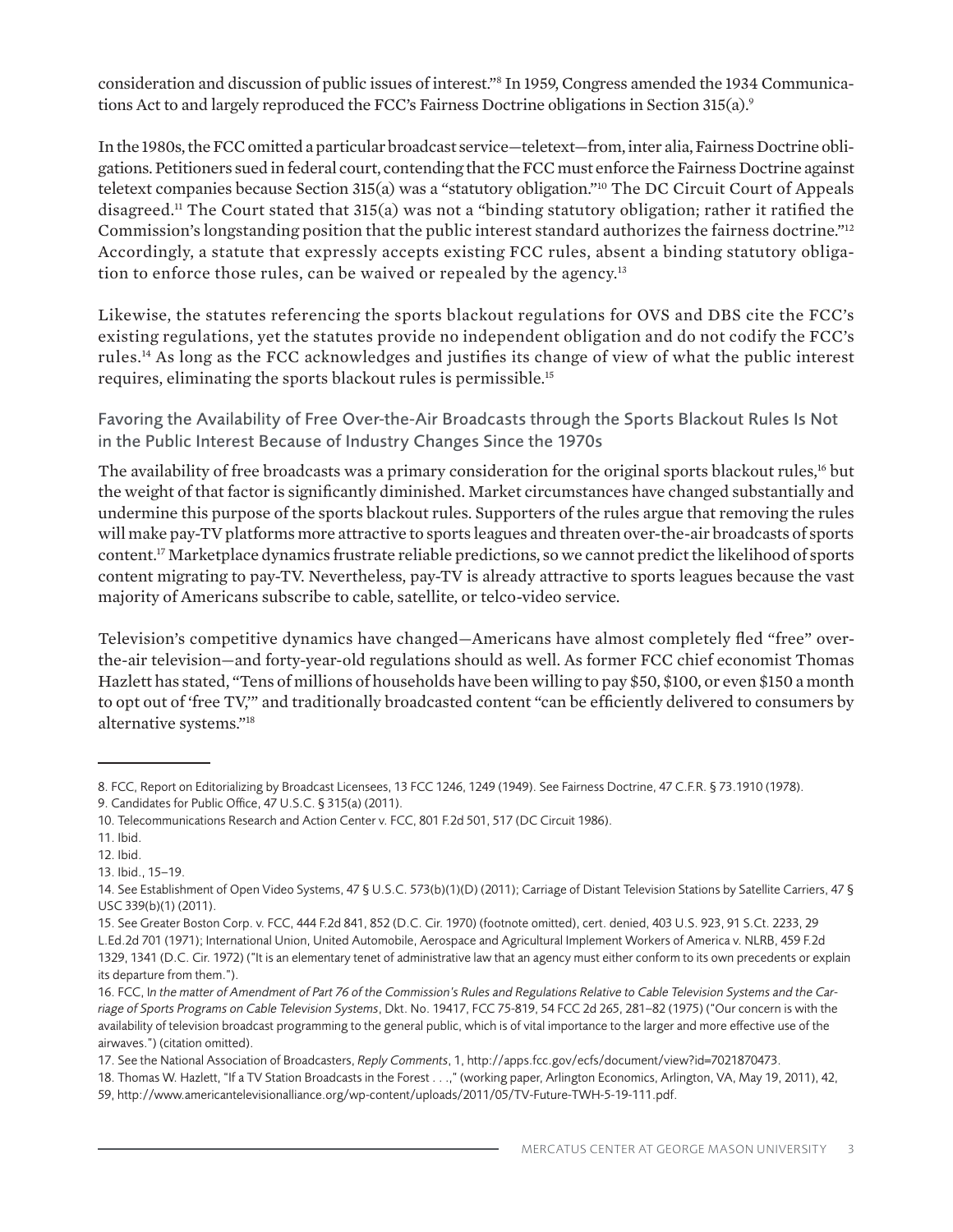In 1975 the vast majority of Americans watched broadcast television via rabbit ears or similar antennas while only around 3 million homes paid for cable television. Today, tens of millions of homes, some 86 percent of TV households, subscribe to pay-TV through a cable, satellite, or telephone companies.19 Further, many of those who do not subscribe are so-called cable cutters who rely on over-the-top services like Netflix and Hulu for their "television" needs. That means that, unlike in 1975 when the rules were created, only a small fraction of households rely on broadcast television.20 Maintaining sports blackout rules to aid free over-theair television simply hinders these economic and social trends.

Further, the FCC already agrees with the fundamentals of this analysis, as the Commission will soon auction off broadcast spectrum for mobile broadband and permit stations to cease broadcasts altogether.<sup>21</sup> The FCC's Incentive Auction Task Force recently described its efforts to impress on station owners the idea that exiting the broadcast business in 2015 is "a once-in-a-lifetime financial opportunity."<sup>22</sup> Since Congress and the FCC are indifferent—to say the least—to broadcasters *remaining on the air at all*, favoring over-the-air television through the sports blackout rules is unjustified.

Finally, as commenters have pointed out, the FCC blackout rules<sup>23</sup> almost exclusively apply to NFL games.24 The NFL, for its part, supports the blackout rules and also cites the rules as benefiting viewers who watch over-the-air TV broadcasts.<sup>25</sup> Aside from the market changes explained previously, that line of reasoning is unpersuasive since the NFL has increasingly moved its games to pay-TV platforms. (This makes financial sense since most television viewers have pay-TV today.) Notably, the NFL switched its popular Monday Night Football program from free over-the-air ABC broadcasts to ESPN in 2006. That same year, the NFL introduced Thursday Night Football games not on free broadcast television but on the NFL Network—a channel that in most markets is only available on premium pay-TV tiers. As the NFL shows through these business decisions, sports viewers' access to sports is not appreciably harmed when sports are on pay-TV platforms. The FCC should permit leagues to freely negotiate with distributors according to preferred business models. The blackout rules confound those attempts.

<sup>19.</sup> Leightman Research Group, "86% of TV Households Subscribe to a Multi-Channel Video Service," news release, August 8, 2013, http:// www.leichtmanresearch.com/press/080813release.html.

<sup>20.</sup> Ibid.

<sup>21.</sup> FCC, "Incentive Auctions," accessed February 19, 2014, http://www.fcc.gov/incentiveauctions.

<sup>22.</sup> FCC Incentive Auction Task Force, "The Path to a Successful Incentive Auction," (open meeting presentation, January 30, 2014), Slide 2, http://transition.fcc.gov/Daily\_Releases/Daily\_Business/2014/db0130/DOC-325343A1.pdf. See also Phil Kurz, "FCC task force reports on TV spectrum repack," *Broadcast Engineering*, August 15, 2013, http://broadcastengineering.com/regulation/fcc-task-force-reports-tv-spectrum -repack ("The auction is intended to incentivize some TV broadcasters to go dark . . .").

<sup>23.</sup> Cable Sports Blackout, 47 § C.F.R. 76.111; Network Non-Duplication Protection, Syndicated Exclusivity and Sports Blackout Rules for Satellite Carriers: Definitions, 47 § C.F.R. 76.120; and Satellite Sports Blackout, 47 C.F.R. § 76.127–30.

<sup>24.</sup> Robert Baade et al., *Comments of Sports Economists on the FCC's Sports Blackout Rules, Petition for Rulemaking Seeking Elimination of the Sports Blackout Rule*, 11, http://apps.fcc.gov/ecfs/document/view?id=7021860132. Repeal of the rules would have practically no effect on MLB blackouts, for instance. The Office of the Commissioner of Baseball, *Comments of the Office of the Commissioner of Baseball, In the Matter of Petition of Rulemaking to Eliminate the Sports Blackout Rule* (February 13, 2012), 6, http://apps.fcc.gov/ecfs/document

<sup>/</sup>view?id=7021860023. Even NFL blackouts have become less common as a trend. In 1974, 59 percent of NFL home games were blacked out locally. The National Football League, *Opposition of the National Football League, Petition for Rulemaking to Eliminate the Sports Blackout Rule* (February 13, 2012), 4, http://apps.fcc.gov/ecfs/document/view?id=7021860097. In 2011, only 16 out of 256 regular season games were blacked out. NFL spokesman Greg Aiello bragged recently that "there have been no local TV blackouts of NFL home games through the first 133 games of the 2013 season." Mike Florio, "FCC Launches Effort to End Blackout Rule," *NBC Sports*, November 2, 2013, http://profootballtalk .nbcsports.com/2013/11/02/fcc-launches-effort-to-end-blackout-rule/.

<sup>25.</sup> The National Football League, *Opposition*, 2, http://apps.fcc.gov/ecfs/document/view?id=7021860097. The National Association of Broadcasters also cites the benefit of broadcast-only households. National Association of Broadcasters, *Comments of the National Association of Broadcasters, Petition for Rulemaking Seeking Elimination of the Sports Blackout Rule*, February 13, 2012, 1, http://apps.fcc.gov/ecfs /document/view?id=7021859916.